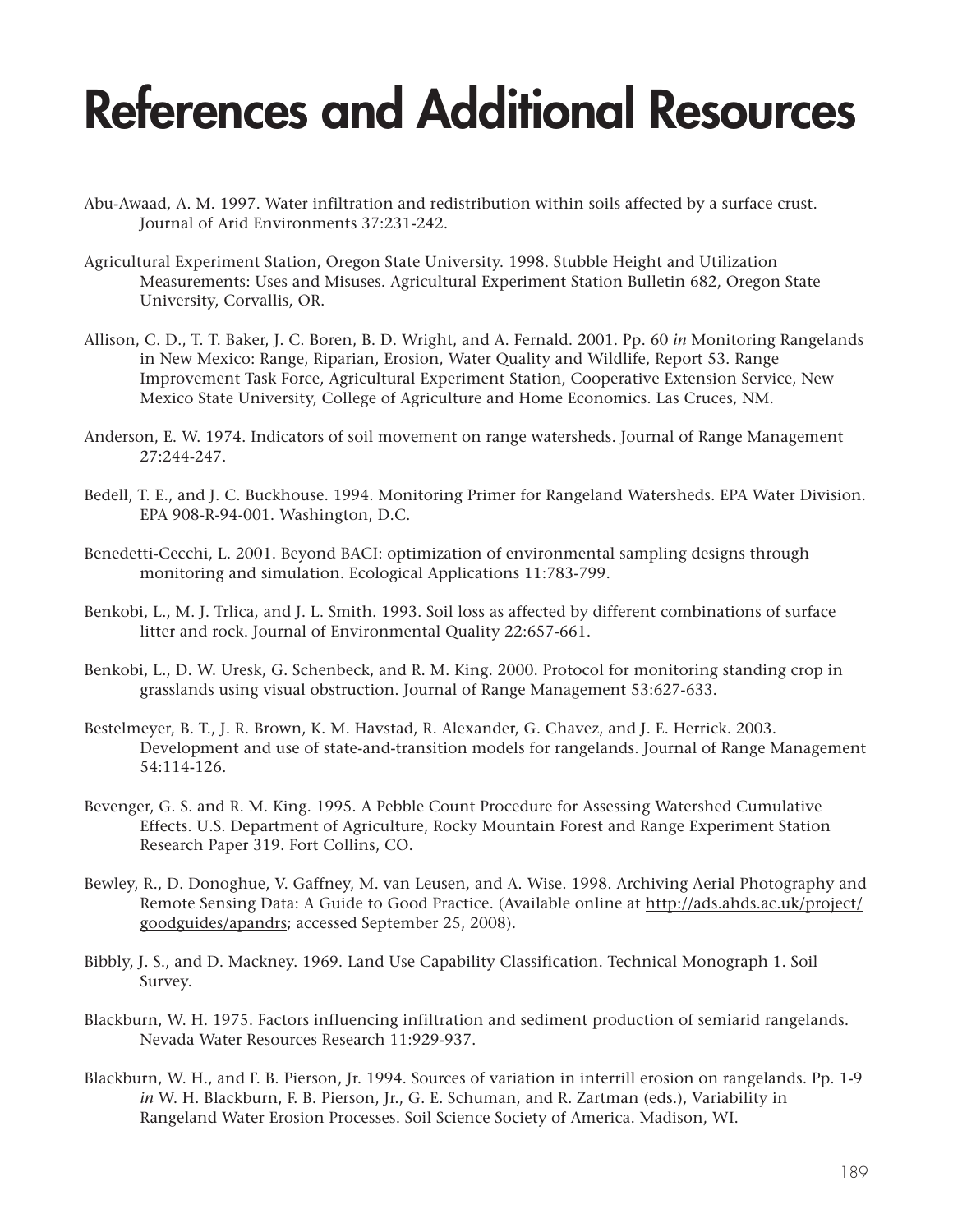- Blake, G. R., and K. H. Hartge. 1986. Bulk density. Pp. 363-375 *in* A. Klute (ed.), Methods of Soil Analysis: Part I - Physical and Mineralogical Methods, No. 5, 2nd ed. Soil Science Society of America Book Series. Madison, WI.
- Bonham, C. D. 1989. Measurements for Terrestrial Vegetation. Wiley-InterScience, New York, NY.
- Bonham, C. D., S. G. Bousquin, and D. Tazik. 2001. Protocols and Models for Inventory, Monitoring, and Management of Threatened and Endangered Plants. (Available online at http:// www.cnr.colostate.edu/frws/research/rc/tesintro.htm; accessed September 26, 2008).
- Bookhout, T. A. 1994. Research and Management Techniques for Wildlife and Habitats, 5th edition. The Wildlife Society, Bethesda, MD.
- Bouma, J., H. W. G. Booltink, P. A. Finke, and A. Stein. 1996. Reliability of soil data and risk assessment of data applications. *In* W. D. Nettleton, A. G. Hornsby, R. B. Brown, and T. L. Coleman (eds.), Data Reliability and Risk Assessment in Soil Interpretations. Soil Science Society of America, 47th ed. Madison, WI.
- Bouwer, H. 1986. Intake Rate: Cylinder Infiltrometer. Pp. 825-844 *in* A. Klute (ed.), Methods of Soil Analysis, Part I - Physical and Mineralogical Methods, No. 5, 2nd ed. Soil Science Society of America Book Series. Madison, WI.
- Bradford, J. M. 1986. Penetrability. *In* A. Klute (ed.), Methods of Soil Analysis, Part 1- Physical and Mineralogical Methods, No. 5, 2nd ed. Soil Science Society of America Book Series. Madison, WI.
- Brady, N. C., and R. R. Weil. 2002. The Nature and Properties of Soils, 13th ed. Pearson Education Inc., Upper Saddle River, NJ.
- Briggs, M. K. 1996. Riparian Ecosystem Recovery in Arid Lands: Strategies and References. The University of Arizona Press, Tucson, AZ.
- Briske, D. D., S. D. Fuhlendorf, and F. E. Smeins. 2003. Vegetation dynamics on rangelands: a critique of the current paradigms. Journal of Applied Ecology 40:601-614.
- Brown, J. R., J. E. Herrick, and D. Price. 1999. Managing agroecosystems sustainably: the importance of ecological thresholds. Canadian Journal of Forest Research 29:1112-1119.
- Brown, J. R., and K. M. Havstad. 2004. Monitoring to detect changes on rangelands: physical, social, and economic policy drivers. African Journal of Range and Forage Science 21(2):47-53.
- Bull, K., K. W. Stolte, and T. J. Stohlgren. 1998. Forest Health Monitoring: Vegetation Pilot Field Methods Guide. U.S. Department of Agriculture, Forest Service. Washington, D.C.
- Campbell, D. J., and R. Hunter. 1986. Drop-cone penetration in situ and on minimally disturbed soil cores. Journal of Soil Science 37:153-163.
- Council for Agricultural Science and Technology (CAST). 2004. Climate change and greenhouse gas mitigation: challenges and opportunities for agriculture. CAST, Ames, IA.
- Cerda, A. 1999. Parent material and vegetation affect soil erosion in eastern Spain. Soil Science Society of America Journal 63:362-368.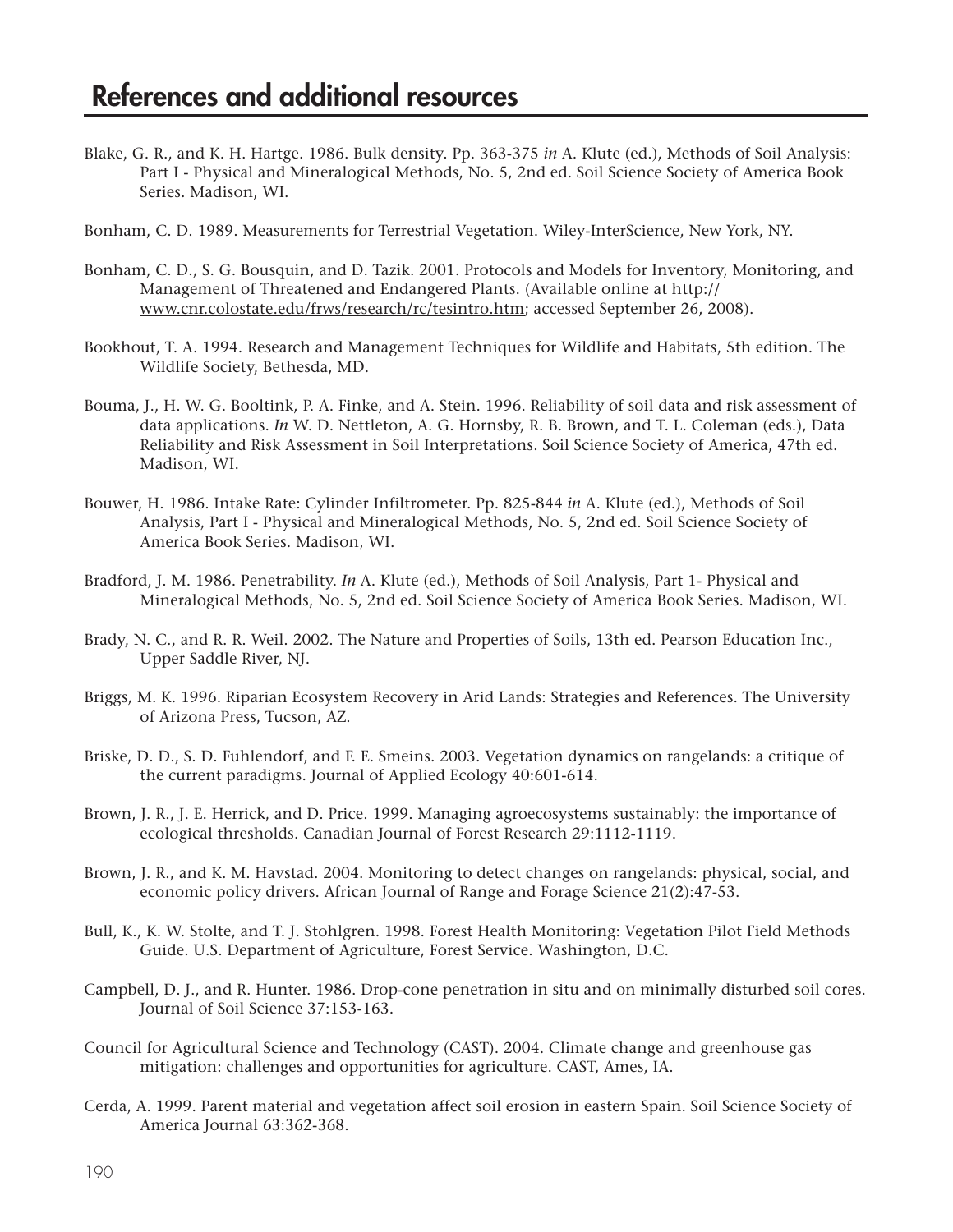- Cook, C. W., and C. D. Bonham. 1977. Techniques for Vegetation Measurements and Analysis for a Preand Post-Mining Inventory. Colorado State University, Range Science Department, Fort Collins, CO.
- Cook, J. W., W. W. Brady, and E. R. Aldon. 1992. Handbook for Converting Parker Loop Frequency Data to Basal Area. U.S. Department of Agriculture, Forest Service General Technical Report. RM-212.
- Coulloudon, B., K. Eshelman, J. Gianola, N. Habich, L. Hughes, C. Johnson, M. Pellant, P. Podborny, A. Rasmussen, B. Robles, P. Shaver, J. Spehar, and J. Willoughby. 1999a. Sampling Vegetation Attributes- Interagency Technical Reference. U.S. Department of Interior, Bureau of Land Management Technical Reference 1734-4.
- Coulloudon, B., K. Eshelman, J. Gianola, N. Habich, L. Hughes, C. Johnson, M. Pellant, P. Podborny, A. Rasmussen, B. Robles, P. Shaver, J. Spehar, and J. Willoughby. 1999b. Utilization Studies and Residual Measurements-Interagency Technical Reference. U.S. Department of Interior, Bureau of Land Management Technical Reference 1734-3.
- Critchley, C. N. R., and S. M. C. Poulton. 1998. A method to optimize precision and scale in grassland monitoring. Journal of Vegetation Science 9:337-346.
- de Soyza, A. G., W. G. Whitford, and J. E. Herrick. 1997. Sensitivity testing of indicators of ecosystem health. Ecosystem Health 3:44-53.
- de Soyza, A. G., W. G. Whitford, J. E. Herrick, J. W. Van Zee, and K. M. Havstad. 1998. Early warning indicators of desertification: examples of tests in the Chihuahuan Desert. Journal of Arid Environments 39:101-112.
- Donahue, R. L., R. W. Miller, and J. C. Shickluna. 1977. Soils: An Introduction to Soils and Plant Growth. Prentice-Hall, Inc., Englewood Cliffs, NJ.
- Dunne, T., and L. B. Leopold. 1978. Water in Environmental Planning. W. H. Freeman, New York, NY.
- Elzinga, C. L., D. W. Salzer, J. W. Willoughby, and J. P. Gibbs. 2001. Monitoring Plant and Animal Populations. Blackwell Science, Inc., Malden, MA.
- Flather, C. H., S. J. Brady, and D. B. Inkley. 1992. Regional habitat appraisals of wildlife communities: a landscape-level evaluation of a resource planning model using avian distribution data. Landscape Ecology 7(2):137-147.
- Goodwin, C. N., G. A. Rasmussen, J. P. Dobrowolski, and M. P. O'Neill. 2000. Rangeland watersheds: integrated monitoring and modeling within a GIS. Proceedings of the Watershed Management 2000 Conference, Vancouver, British Columbia. July 9-12, 2000.
- Griffith, B., and B. A. Youtie. 1988. Two devices for estimating foliage height density and deer hiding cover. Wildlife Society Bulletin 16:206-210.
- Gutierrez, J., and I. I. Hernandez. 1996. Runoff and interrill erosion as affected by grass cover in a semi-arid rangeland of northern Mexico. Journal of Arid Environments 34:287-295.
- Hall, F. C. 2002a. Photo Point Monitoring Handbook: Part A-Field Procedures. Pp.1-48 *in* U.S. Department of Agriculture, Forest Service General Technical Report PNW-GTR-526. (Available online at http:// www.fs.fed.us/pnw/pubs/gtr526; accessed September 26, 2008).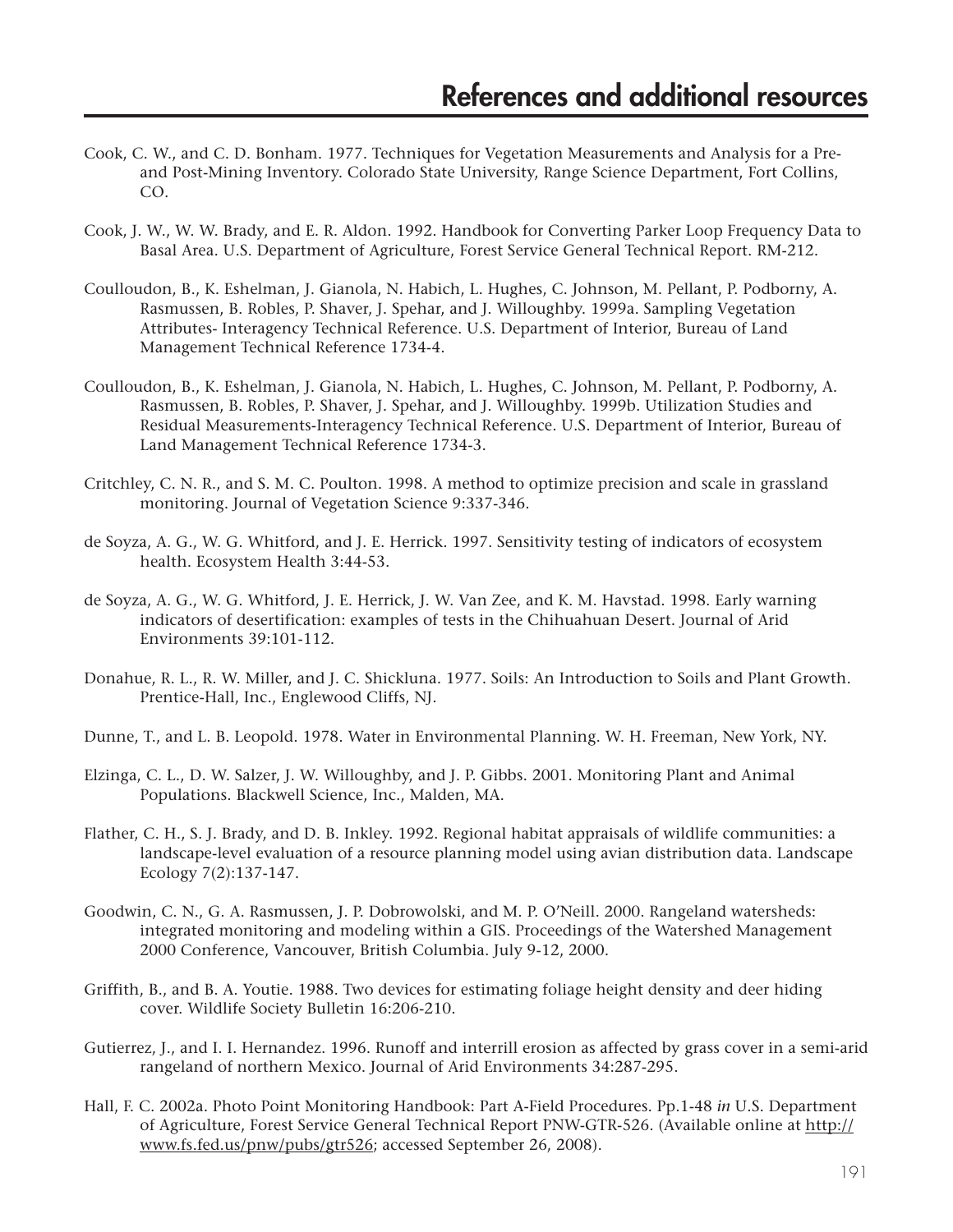- Hall, F. C. 2002b. Photo Point Monitoring Handbook: Part B Concepts and Analysis. Pp. 49-134 *in* U.S. Department of Agriculture, Forest Service General Technical Report PNW-GTR-526. (Available online at http://www.fs.fed.us/pnw/pubs/gtr526; accessed September 26, 2008).
- Harrell, W. C., and S. D. Fuhlendorf. 2002. Evaluation of habitat structural measures in a shrubland community. Journal of Range Management 55:488-493.
- Harrelson, C. C., C. L. Rawlins, and J. P. Potynody. 1994. Stream Channel Reference Sites: An Illustrated Guide to Field Technique. U.S. Department of Agriculture, Rocky Mountain Forest and Range Experiment Station General Technical Report RM-245, Fort Collins, CO.
- Harris, P. S. 2000. Grassland Resource Assessment for Pastoral Systems. Food and Agriculture Organization of the United Nations, Rome, Italy.
- Herrick, J. E. 1999. Soil organisms and rangeland soil hydrologic functions. Pp. 91–100 *in* R. T. Meurisse, W. G. Ypsilantis, and C. A. Seybold (eds.), Soil Organisms in Pacific Northwest Forest and Rangeland Ecosystems - Population Dynamics, Functions and Applications to Management. U.S. Department of Agriculture, Pacific Northwest Research Station, General Technical Report PNW-GTR-461. Portland, OR.
- Herrick, J. E. 2005. Reply to "Comments on 'Simultaneous measurement of soil penetration resistance and water content with a combined penetrometer TDR moisture probe' and 'A dynamic cone penetrometer for measuring soil penetration resistance.'" Soil Science Society of America Journal 69:926-927.
- Herrick, J. E., and K. M. Havstad. 2001. Integration of soil indicators into multi-attribute rangeland monitoring and assessment systems. Proceedings of the 2nd International Multiple Objective Decision Support System Conference, Brisbane, Australia, August 1999.
- Herrick, J. E., A. M. Melgoza, D. A. Pyke, and M. Pellant. 2003. Evaluación del estado de salud en ecosistemas de pastizales. Memorias del 1er Simposio Internacional de Manejo de Pastizales y Curso-Taller Sobre Salud de Ecosistemas de Pastizales. (Compact Disk).
- Herrick, J. E., and W. Whitford. 1995. Assessing the quality of rangeland soils: challenges and opportunities. Journal of Soil and Water Conservation 50:237-242.
- Herrick, J. E., and W. Whitford. 1999. Integrating soil processes into management: from microaggregates to macrocatchments. Pp. 91-95 *in* Proceedings of the XII International Rangeland Congress, Townsville, Australia, July 1999.
- Herrick, J. E., W. Whitford, A. de Soyza, and J. Van Zee. 1996. Soil and vegetation indicators for assessment of rangeland ecological condition. Pp. 157-166 *in* Proceedings of the North American Workshop on Monitoring for Ecological Assessment of Terrestrial and Aquatic Ecosystems, Mexico City, Mexico, September 18-22, 1995. U.S. Department of Agriculture Forest and Range Experiment Station, General Technical Report RM-GTR-284.
- Herrick, J. E., and T. L. Jones. 2002. A dynamic cone penetrometer for measuring soil penetration resistance. Soil Science Society of America Journal 66:1320-1324.
- Herrick, J. E., J. R. Brown, A. Tugel, P. L. Shaver, and K. M. Havstad. 2002. Application of soil quality to monitoring and management: paradigms from rangeland ecology. Agronomy Journal 94:3-11.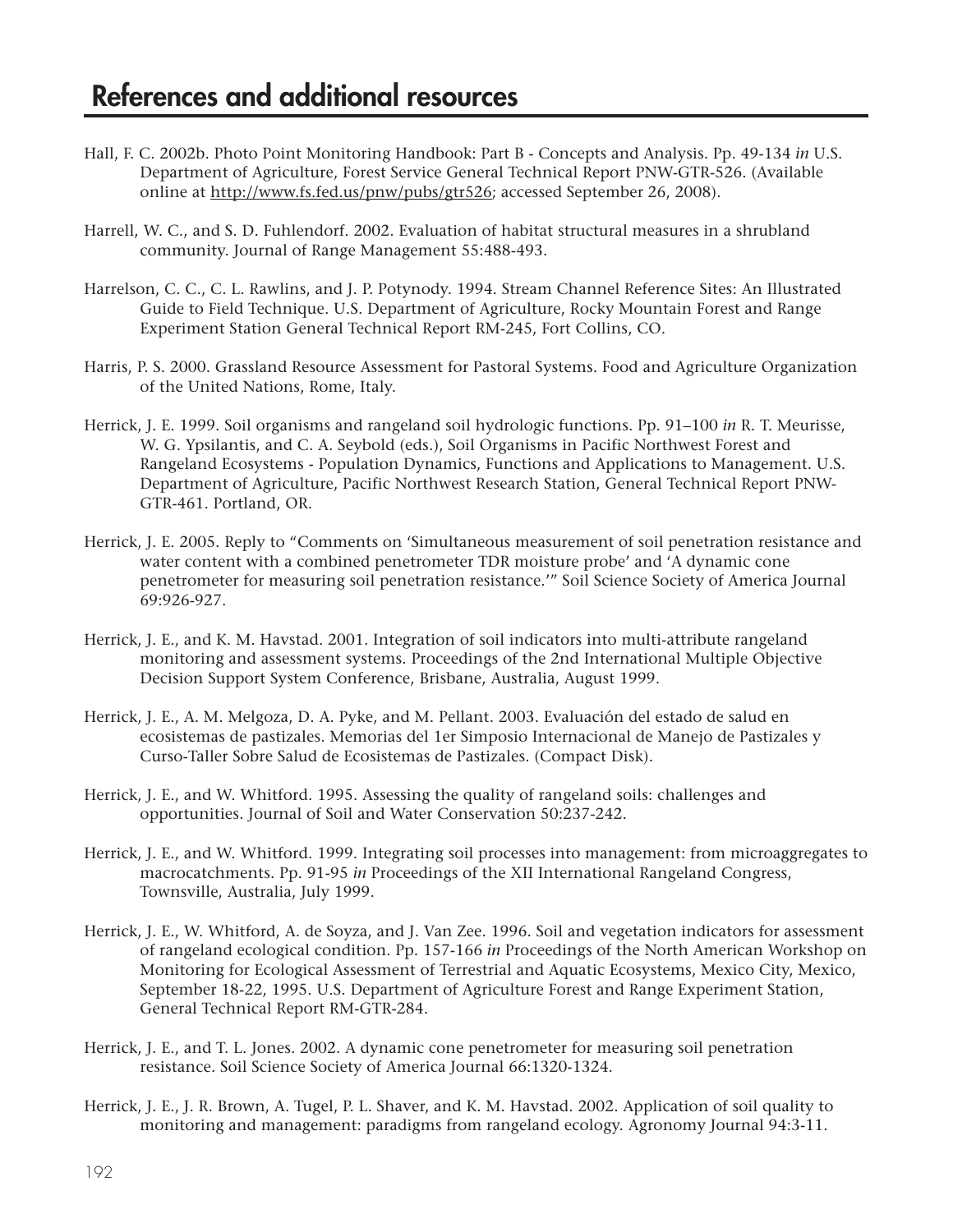- Herrick, J. E., A. Rango, and K. M. Havstad. 2003. A cost-effective soil and vegetation monitoring protocol for adaptive management. Pp. 704-706 *in* Proceedings of the IVth International Rangeland Congress, Durban, South Africa, July 26-August 1, 2003.
- Herrick, J. E., W. G. Whitford, A. G. de Soyza, J. W. Van Zee, K. M. Havstad, C. A. Seybold, and M. Walton. 2001. Field soil aggregate stability kit for soil quality and rangeland health evaluations. CATENA 44:27-35.
- Holechek, J. L., and R. D. Pieper. 1992. Estimation of stocking rate on New Mexico rangelands. Journal of Soil and Water Conservation 47:116-119.
- Howery, L. D., and P. C. Sundt. 1998. Using Repeat Color Photography as a Tool to Monitor Rangelands. Tucson, Arizona: University of Arizona, College of Agriculture; AZ1024. (Available online at http:// ag.arizona.edu/pubs/natresources/az1024.pdf; accessed September 26, 2008).
- Huenneke, L. F. 1995a. Ecological impacts of plant invasion in rangeland ecosystems. Pp. 10-14 *in* Proceedings of the Alien Plant Invasions: Increasing Deterioration of Rangeland Ecosystem Health. BLM/OR/WA/PT-95/048+1792.
- Huenneke, L. F. 1995b. Effects of biodiversity on water distribution and quality. Pp. 412-417 *in* V. H. Heywood and R. T. Watson (eds.), Global Biodiversity Assessment. Cambridge University Press, Cambridge, UK.
- Huenneke, L. F., D. Clason, and E. Muldavin. 2001. Spatial heterogeneity in Chihuahuan Desert vegetation: implications for sampling methods in semiarid ecosystems. Journal of Arid Environments 47:257-270.
- Huenneke, L. F., J. P. Anderson, M. Remmenga, and W. H. Schlesinger. 2002. Desertification alters patterns of aboveground net primary production in Chihuahuan ecosystems. Global Change Biology 8:247- 264.
- Interagency Technical Reference. 1996. Visual Obstruction Method Robel Pole. Pp. 123-130–*in* Sampling Vegetation Attributes. U.S. Department of Agriculture, Forest Service Cooperative Extension Service, NRCS Grazing Lands Technology Institute, and U.S. Department of Interior, Bureau of Land Management.
- Johnson, C. W., and N. E. Gordon. 1988. Runoff and erosion from rainfall simulator plots on sagebrush rangelands. Transactions of the ASAE 31:421-427.
- Karr, J. R., and R. R. Roth. 1971. Vegetation structure and avian diversity in several new world areas. American Naturalist 105(945):423-435.
- Kinney, J. W., and W. P. Clary. 1994. A Photographic Utilization Guide for Key Riparian Graminoids. U.S. Department of Agriculture, General Technical Report INT-GTR-308:1-13. Washington, D.C.
- Krebs, C. J. 1998. Ecological Methodology, 2nd ed. Benjamin Cummings, San Francisco, CA.
- Kuehl, R. O., M. P. McClaran, and J. Van Zee. 2001. Detecting fragmentation of cover in desert grasslands using line intercept. Journal of Range Management 54:61-66.
- Lal, R. (ed.). 2003. Encyclopedia of Soil Science. Marcel Dekker, Inc., New York, NY.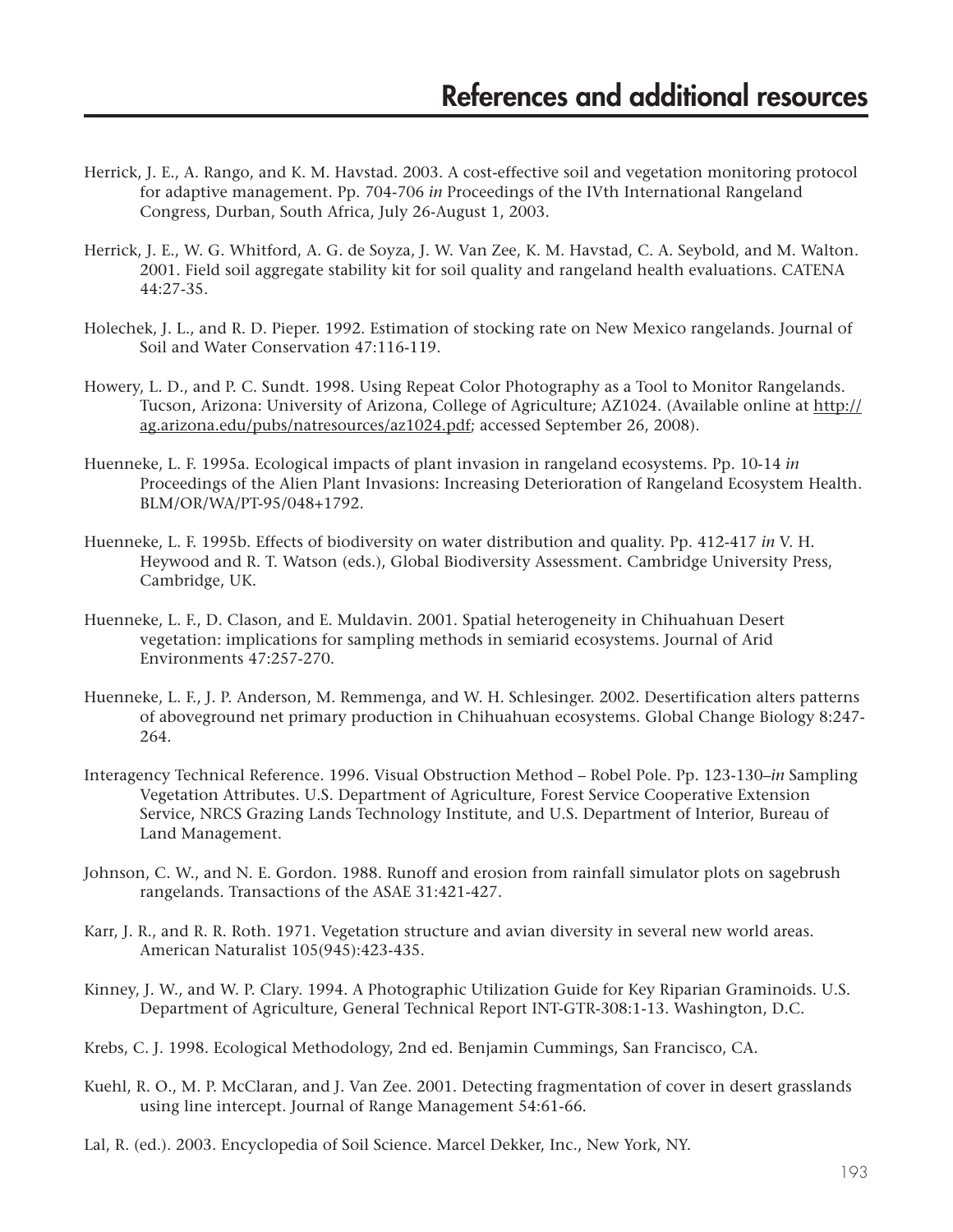- Larson, W. E., and F. J. Pierce. 1993. The dynamics of soil quality as a measure of sustainable management. Pp. 27-51 *in* J. W. Doran, D. C. Coleman, D. F. Bezdicek, and B. A. Stewart (eds.), Defining Soil Quality for a Sustainable Environment. Soil Science Society of America Special Publication No. 35. Soil Science Society of America, Madison, WI.
- Lessard, V. C., T. D. Drummer, and D. D. Reed. 2002. Precision of density estimates from fixed-radius plots compared to N-tree distance sampling. Forest Science 48:1-6.
- Lewandrowski, J., M. Peters, C. Jones, R. House, M. Sperow, M. Eve, and K. Paustian. 2004. Economics of sequestering carbon in the U.S. agricultural sector. USDA Economics Research Service, Technical Bulletin No. 1909. U.S. Department of Agriculture, Washington, D.C.
- Lloyd, F. T., and W. H. McKee, Jr. 1983. Replications and subsamples needed to show treatment responses on forest soils of the coastal plain. Soil Science Society of America Journal 47:587-890.
- Ludwig, J. A., D. J. Tongway, D. Freudenberger, J. Noble, and K. Hodgkinson (eds.). 1997. Landscape Ecology Function and Management: Principles from Australia's Rangelands. CSIRO Publishing, Melbourne, Australia.
- MacArthur, R. H., and J. W. MacArthur. 1961. On bird species diversity. Journal of Ecology 42(3):594-598.
- Magill, A. W. 1989. Monitoring Environmental Change with Color Slides. U.S. Department of Agriculture, Pacific Southwest Forest and Range Experiment Station, General Technical Report PSW-117.
- Mays, M. D. 1996. Data reliability and risk assessment in soil interpretations. Pp. 1-12 *in* W. D. Nettleton, A. G. Hornsby, R. B. Brown, and T. L. Coleman (eds.), Data Reliability and Risk Assessment in Soil Interpretations. Soil Science Society of America Special, Publication No. 47. Soil Science Society of America, Madison, WI.
- Martinez-Meza, E., and W. G. Whitford. 1996. Stemflow, throughfall and channelization of stemflow by roots in three Chihuahuan Desert shrubs. Journal of Arid Environments 32:271-287.
- Mills, G. S., J. B. Dunning, and J. M. Bates. 1991. The relationship between breeding bird density and vegetation volume. The Wilson Bulletin 103:468-479.
- Milton, S. J., and W. R. Dean. 1996. Karoo Veld Ecology and Management. R. Ellis (ed.), ARC-Range and Forage Institute, Pretoria, South Africa.
- Minasny, B. and A. B. McBratney. 2005. Comments on "Simultaneous measurement of soil penetration resistance and water content with a combined penetrometer TDR moisture probe" and "A dynamic cone penetrometer for measuring soil penetration resistance." Soil Science Society of America Journal 69:925-926.
- Morgan, R. P. C. 1986. Soil Erosion and Conservation. D. A. Davidson (ed.), Longman Science & Technology, Wiley, New York, NY.
- Morin, J., and J. Van Winkel. 1996. The effect of raindrop impact and sheet erosion on infiltration rate and crust formation. Soil Science Society of America Journal 60:1223-1227.
- Nadrowski, K., and G. Jetschke. 1999. The effect of landscape structure on primary productivity in sourcesink systems. Pp. 303-309 *in* S. W. Breckle, M. Veste, and W. Wucherer (eds.), Sustainable Land Use in Deserts. Springer Berlin/Heidelberg/Stuttgart/New York.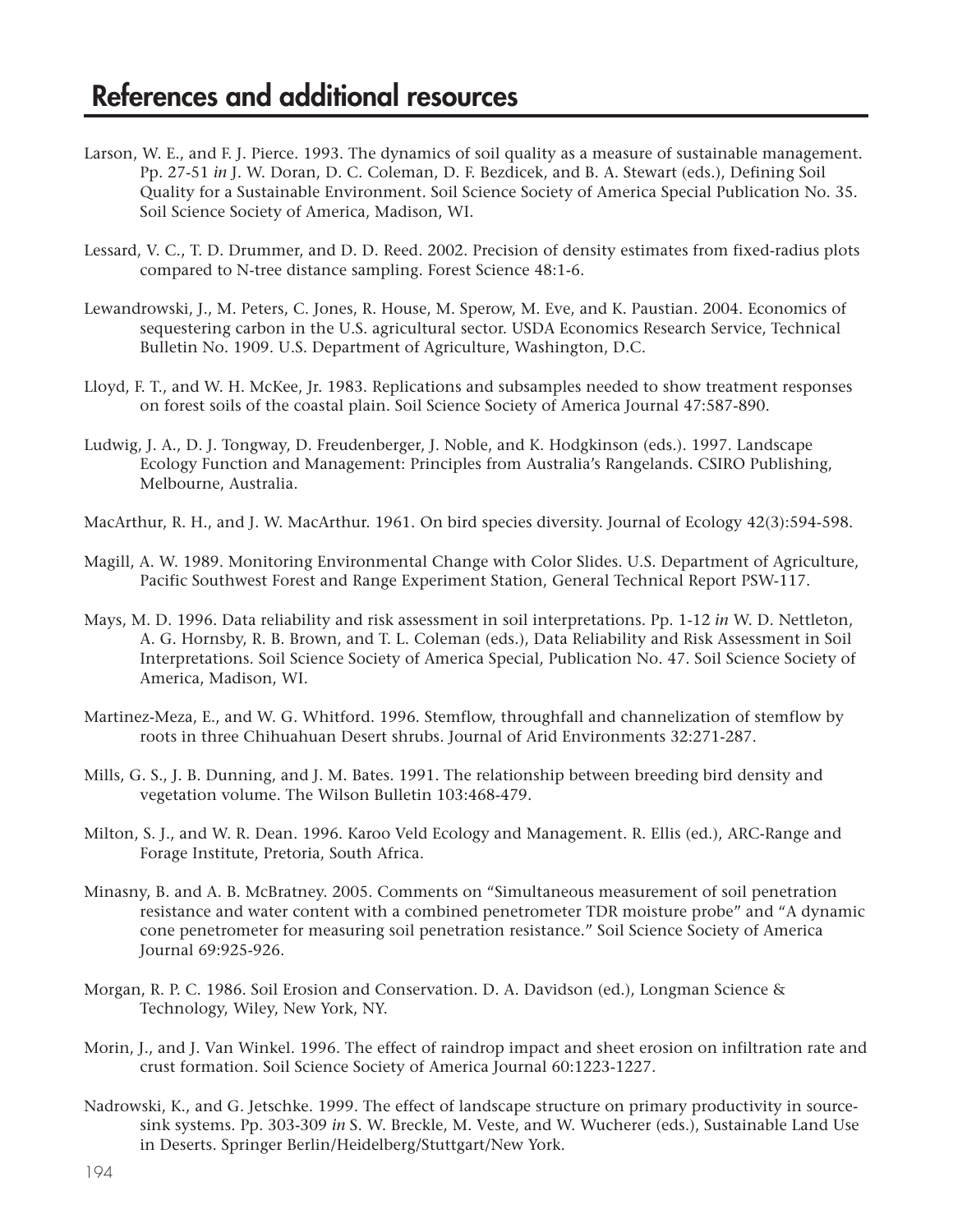- Nettleton, W. D., A. G. Hornsby, R. B. Brown, and T. L. Coleman (eds.). 1996. Data Reliability and Risk Assessment in Soil Interpretations. Soil Science Society of America Special Publication. Soil Science Society of America, Madison, WI.
- Nudds, T. D. 1977. Quantifying the vegetative structure of wildlife cover. Wildlife Society Bulletin 5:113- 117.
- Orchard, C., and C. Mehus. 2001. Management by monitoring: land EKG approach helps variety of users assess rangeland health. Rangelands 23:28-32.
- Parker, K. W. 1951. A method for measuring trend in range condition on National Forest Ranges. U.S. Department of Agriculture, Forest Service. Washington D.C.
- Pellant, M., P. Shaver, D. Pyke, and J. E. Herrick. 2005. Interpreting Indicators of Rangeland Health, Version 4.0. Interagency Technical Reference. U.S. Department of Interior, Bureau of Land Management, Denver, CO.
- Peters, D. P. C., D. L. Urban, R. H. Gardner, D. D. Breshears, and J. E. Herrick. 2004. Strategies for ecological extrapolation. Oikos 106:627-636.
- Peterson, F. F. 1981. Landforms of the Basin and Range Province Defined for Soil Survey. Nevada Agricultural Experiment Station, Technical Bulletin No. 28, Reno, NV.
- Pierson, F. B., Jr., W. H. Blackburn, S. S. Van Vactor, and J. C. Wood. 1994. Incorporating small-scale spatial variability into predictions of hydrologic response on sagebrush rangelands. Pp. 23-24 *in* W. H. Blackburn, F. B. Pierson, Jr., G. E. Schuman, and R. Zartman (eds.). Variability in Rangeland Water Erosion Processes. Soil Science Society of America, Madison, WI.
- Prichard, D., P. Clemmer, M. Gorges, G. Meyer, and K. Shumac. 1996. Riparian Area Management: Using aerial photographs to assess proper functioning condition for riparian-wetland areas. U.S. Department of Interior, Bureau of Land Management, Technical Report 1737-12. BLM/RS/ST-96/ 007+1737, National Business Center, Colorado.
- Prichard, D., H. Barret, J. Cagney, R. Clark, J. Fogg, K. Gebhardt, P. Hansen, B. Mitchell, and D. Tippy. 1998a. Riparian Area Management: Process for Assessing Proper Functioning Condition. U.S. Department of Interior, Bureau of Land Management, Technical Report 1737-9.
- Prichard, D., J. Anderson, C. Correll, J. Fogg, K. Gebhardt, R. Krapf, S. Leonard, B. Mitchell, and J. Staats. 1998b. Riparian Area Management: A User Guide to Assessing Proper Functioning Condition and Supporting Science for Lotic Areas. U.S. Department of Interior, Bureau of Land Management, U.S. Department of Agriculture Forest Service, and Natural Resources Conservation Service Technical Reference 1737-15.
- Pyke, D. A., J. E. Herrick, P. Shaver, and M. Pellant. 2002. Rangeland health attributes and indicators for qualitative assessment. Journal of Range Management 55:584-597.
- Quilter, M. C., and V. J. Anderson. 2000. Low-altitude/large-scale aerial photographs: a tool for range and resource managers. Rangelands 22:13-17.
- Rango, A., S. Goslee, J. Herrick, M. Chopping, K. Havstad, L. Huenneke, R. Gibbens, R. Beck, and R. McNeely. 2002. Remote sensing documentation of historic rangeland remediation treatments in southern New Mexico. Journal of Arid Environments 50:549-572.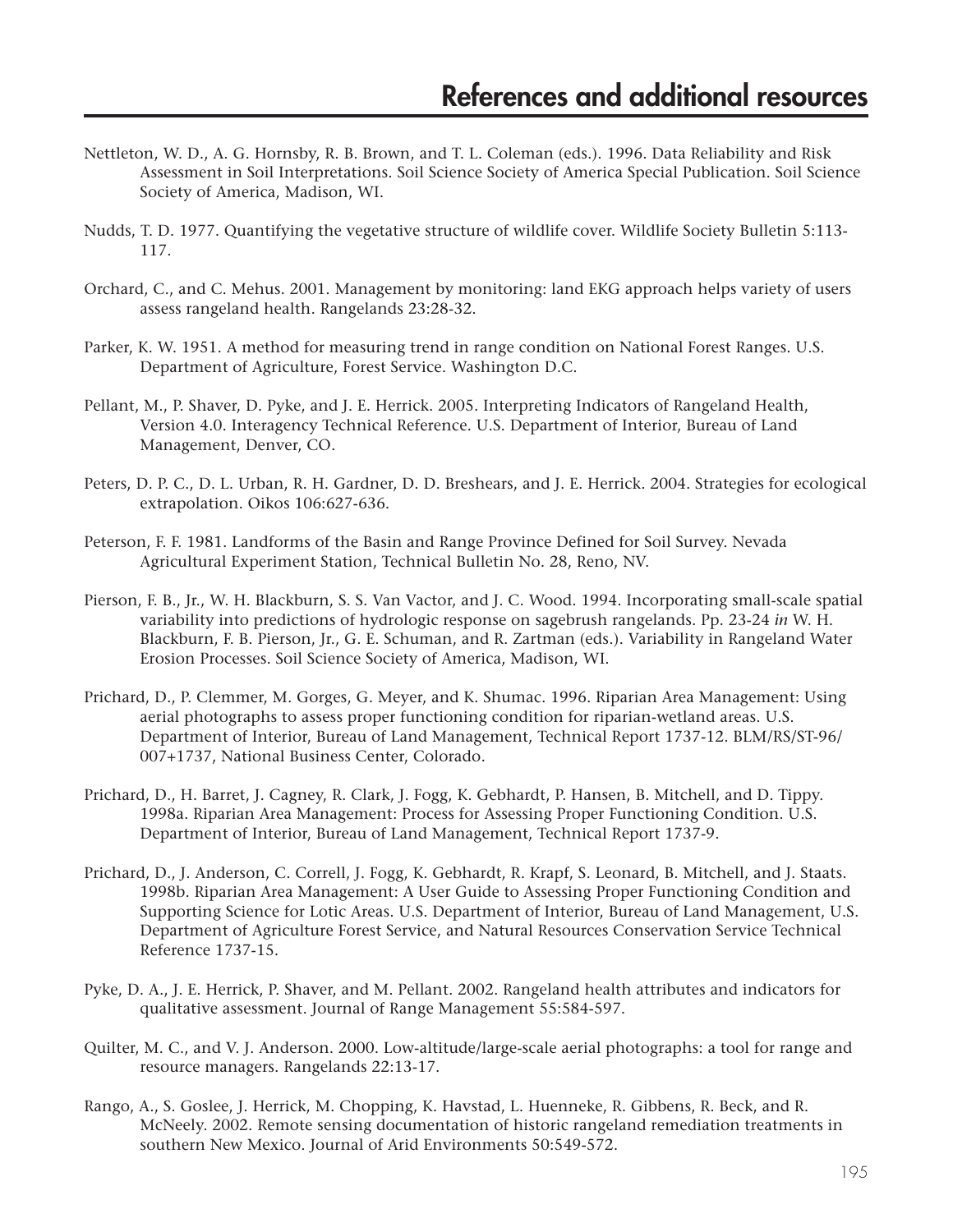- Rango, A., A. Laliberte, S. Tartowski, K. Havstad, R. Gibbens, J. Brown, and R. Beck. 2003. The progression of shrub encroachment into a desert grassland in southern New Mexico from 1936-2003. EOS Trans. AGU 84(46), Fall Meeting Supplemental, Abstract B52A-1021, 2003. American Geophysical Union Fall Meeting, San Francisco, CA.
- Ritchie, J. C., T. J. Schmugge, F. Jacob, and A. Rango. 2003. Pp. 204 *in* Ground/MASTER/ASTER spectral reflectance measurements of northern Chihuahuan Desert vegetation. European Geophysical Society Annual Meeting.
- Robel, R. J. 1966. Behavior and mobility studies on the greater prairie chicken of northeastern Kansas. Pp. 365-368 *in* American Philosophical Society Yearbook.
- Robel, R. J. 1970. Possible role of behavior in regulating greater prairie chicken populations. Journal of Wildlife Management 34(2):306–312.
- Robel, R. J., J. N. Briggs, A. D. Dayton, and L. C. Hulbert. 1970. Relationships between visual obstruction measurements and weight of grassland vegetation. Journal of Range Management 23:295-297.
- Rosgen, D. 1996. Applied river morphology. Wildland Hydrology Books, Pagosa Springs, CO.
- Schlesinger, W. H., J. F. Reynolds, G. L. Cunningham, L. F. Huenneke, W. M. Jarrell, R. A. Virginia, and W. G. Whitford. 1990. Biological feedbacks in global desertification. Science 247:1043-1048.
- Schmugge, T., K. Ogawa, A. N. French, A. Hsu, J. C. Ritchie, and A. Rango. 2003. ASTER observations of surface temperature and emissivity over New Mexico test sites, Pp. 205 *in* EOS Trans. AGU 84(46), Fall Meeting Supplemental. Abstract H21H-01. American Geophysical Union Fall Meeting, San Francisco, CA.
- Schoeneberger, P. J. 2003. Landscape Classification. *In* R. Lal (ed.). 2003. Encyclopedia of Soil Science. Marcel Dekker, Inc., New York, NY.
- Schoeneberger, P. J., D. A. Wysocki, E. C. Benham, and W. D. Broderson (eds.). 2002. Field Book for Describing and Sampling Soils, Version 2.0. Natural Resources Conservation Service, National Soil Survey Center, Lincoln, NE.
- Seybold, C. A., and J. E. Herrick. 2001. Aggregate stability kit for on-site assessments. CATENA 44:37-45.
- Seybold, C. A., J. E. Herrick and J. J. Brejda. 1999. Soil resilience: a fundamental component of soil quality. Soil Science 164:224-234.
- Sheley, R. L., J. K. Petroff, and M. M. Borman. 1999. Introduction. Pp. 1-3 *in* R. L. Sheley and J. K. Petroff (eds.). Biology and Management of Noxious Rangeland Weeds. Oregon State University Press, Corvallis, OR.
- Smith, D. D., and W. H. Wischmeier. 1962. Rainfall erosion. Advances in Agronomy 14:109-148.
- Smith, E. L., and P. E. Novelly. 1997. The Assessment of Resource Capability in Rangelands. Land and Water Resources Research and Development Corporation, Occasional Paper Series No. 08-97.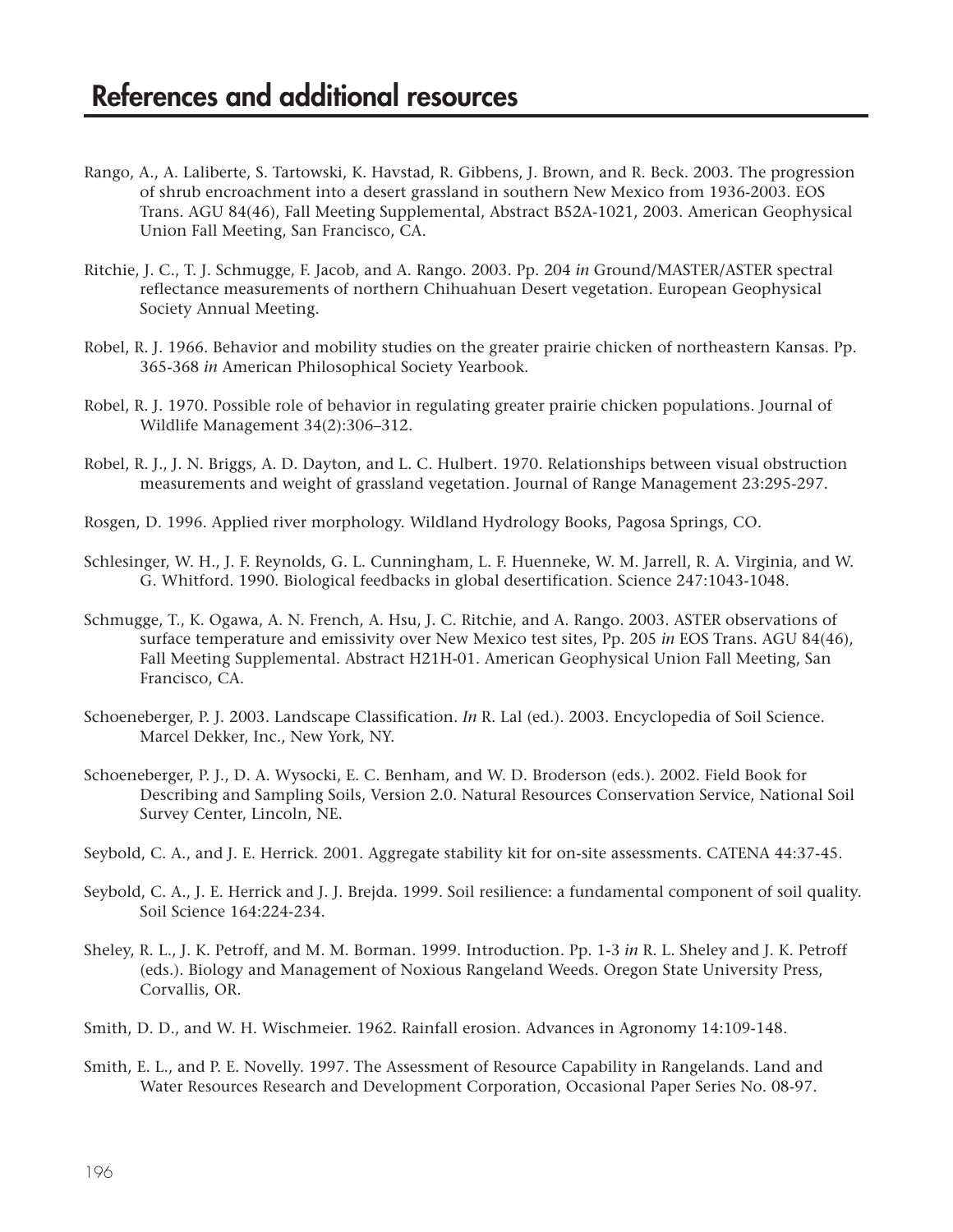- Society for Range Management (SRM). 1999. A glossary of terms used in range management. Society for Range Management. Denver, CO.
- Society for Range Management Task Group on Unity in Concepts and Terminology. 1995. New concepts for assessment of rangeland condition. Journal of Range Management 48:271-282.
- Soil Science Society of America (SSSA). 1997. Glossary of Soil Science Terms. Soil Science Society of America. Madison, WI.
- Stalmans, M. E., E. T. F. Witkowski, and K. Balkwill. 2002. Evaluating the ecological relevance of habitat maps for wild herbivores. Journal of Range Management 55:127-134.
- Stohlgren, T. J., G. A. Chong, M. A. Kalkhan, and L. D. Schell. 1997. Multiscale sampling of plant diversity: effects of minimum mapping unit size. Ecological Applications 7:1064-74.
- Stohlgren, T. J., M. B. Falkner, and L. D. Schell. 1995. A modified Whittaker nested vegetation sampling method. Vegetation 117:113-21.
- Stringham, T. K., W. C. Krueger, and P. L. Shaver. 2001. States, Transitions and Thresholds: Further Refinement for Rangeland Applications. Oregon State University, Agricultural Experiment Station, Corvallis, OR.
- Stringham, T. K., W. G. Krueger, and P. L. Shaver. 2003. State-and-transition modeling: an ecological process approach. Journal of Range Management 56:106-113.
- Tazik, D. J., S. D. Warren, V. E. Diersing, R. B. Shaw, R. J. Brozka, C. F. Bagley, and W. R. Whitworth. 1992. U.S. Army Land Condition Trend Analysis (LCTA) Plot Inventory Field Methods. USACERL Technical Report N- 92/03.
- Thurow, T. L., S. D. Warren, and D. H. Carlson. 1995. Tracked vehicle effects on the hydrologic characteristics of central Texas rangeland. Transactions of the ASAE 36:1645-1650.
- Thurow, T. L., W. H. Blackburn, and C. A. Taylor, Jr. 1988a. Infiltration and interrill erosion responses to selected livestock grazing strategies, Edwards Plateau, Texas. Journal of Range Management 41:296- 302.
- Thurow, T. L., W. H. Blackburn, and C. A. Taylor, Jr. 1988b. Some vegetation responses to selected livestock grazing strategies, Edwards Plateau, Texas. Journal of Range Management 41:108-114.
- Tongway, D. 1994. Rangeland soil condition assessment manual. CSIRO, Melbourne, Australia.
- Tongway, D., and N. Hindley. 1995. Manual for Assessment of Soil Condition of Tropical Grasses. CSIRO, Canberra, Australia.
- Tongway, D. J., and J. A. Ludwig. 1997. The conservation of water and nutrients within landscapes. Pp. 13- 22 *in* J. Ludwig, D. Tongway, D. Freudenberger, J. Noble, and K. Hodgkinson (eds.), Landscape Ecology, Function and Management: Principles from Australia's Rangelands. CSIRO, Melbourne, Australia.
- Tothill, J., and I. Partridge. 1996. Monitoring grazing lands in northern Australia. Tropical Grassland Society of Australia, Occasional Publication 9.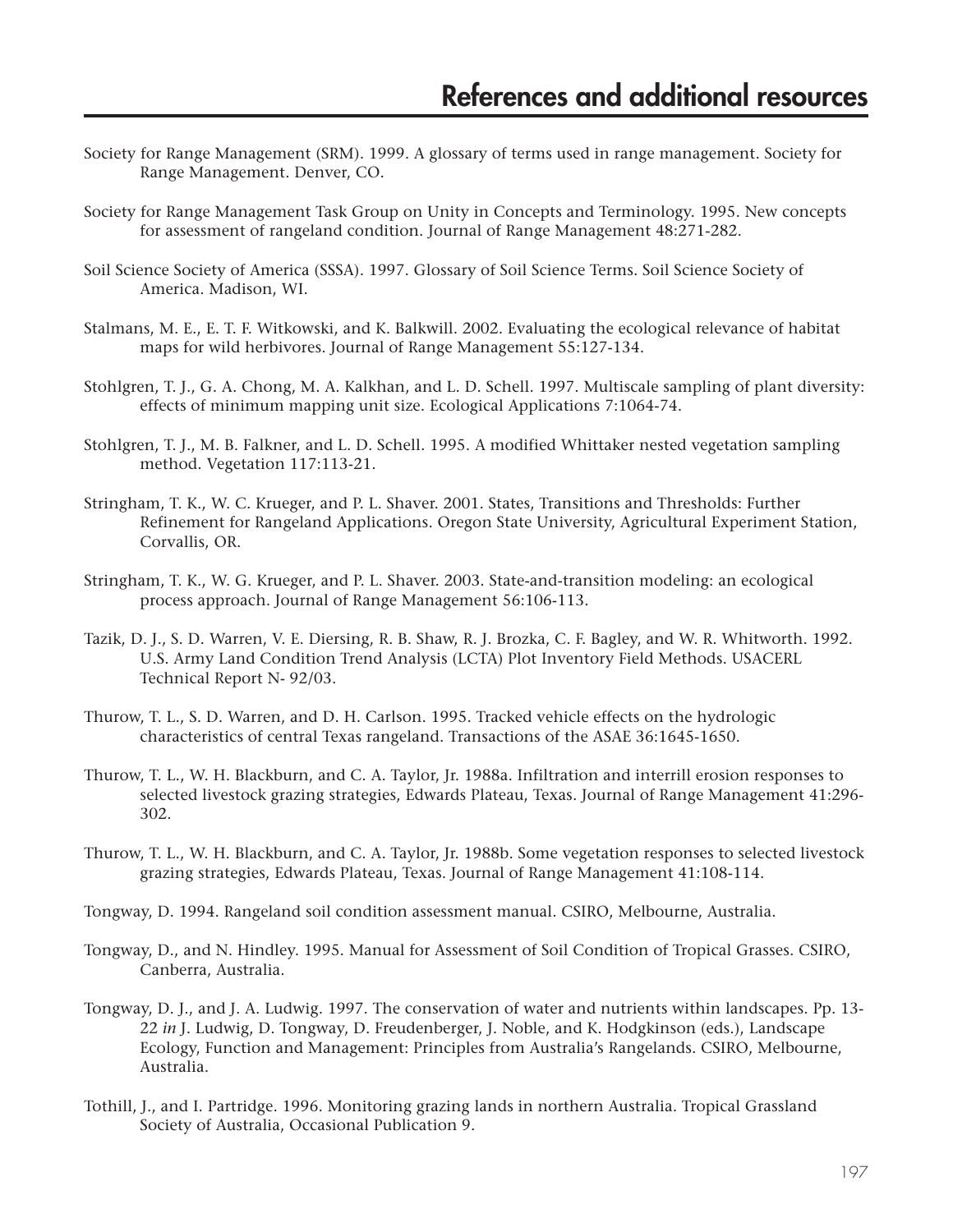- Tugel, A., A. Lewandowski, D. Happe-von Arb (eds.). 2000. Soil Biology Primer. Rev. ed. Soil and Water Conservation Society, Ankeny, IA.
- Tugel, A. J., and A. M. Lewandowski (eds.). Last update April 2004. Soil Biology Primer. (Available online at http://soils.usda.gov/sqi/concepts/soil\_biology/biology.html; accessed October 7, 2008).
- U.S. Department of Agriculture, Forest Service. 1995. Pp 157-166 *in* North American Workshop on Monitoring for Ecological Assessment of Terrestrial and Aquatic Ecosystems, General Technical Report RM-GTR-284. U.S. Department of Agriculture – Forest Service, Rocky Mountain Forest and Range Experiment Station. Fort Collins, Colorado.
- U.S. Department of Agriculture, Forest Service. 2003. USFS Forest Inventory and Analysis (FIA) National Core Field Guide Volume I: Field Data Collection Procedure for Phase 2 Plots, Version 1.7.
- U.S. Department of Agriculture, Natural Resources Conservation Service. 1997. National Range and Pasture Handbook. U.S. Department of Agriculture, NRCS Grazing Lands Technology Institute. Washington D.C.
- U.S. Department of Agriculture, Natural Resources Conservation Service. 2001. Rangeland soil quality. Soil Quality Information Sheet: Rangeland Sheets 1-10. NRCS Soil Quality Institute, NRCS Grazing Lands Technology Institute, NRCS National Soil Survey Center, ARS Jornada Experimental Range, and U.S. Department of Interior, Bureau of Land Management. (Available online with updates at http://soils.usda.gov/sqi/management/gl\_mgmt.html; accessed October 7, 2008).
- U.S. Department of Agriculture, Natural Resources Conservation Service. 2003. National Soil Survey Handbook, title 430-VI. (Available online at http://soils.usda.gov/technical/handbook; accessed October 7, 2008).
- U.S. Department of Agriculture, Natural Resources Conservation Service, Soil Survey Staff. 1999. Keys to Soil Taxonomy, 8th ed. Pocahontas Press, Inc., Blacksburg, VA.
- U.S. Department of Agriculture, Natural Resources Conservation Service, Soil Survey Division Staff. 1993. Soil Survey Manual, USDA Agricultural Handbook 18. U.S. Government Printing Office, Washington, D.C.
- U.S. Department of Interior, Bureau of Land Management. 1996. Sampling Vegetation Attributes. Interagency Technical Reference, BLM/RS/ST-96/002+1730.
- Warren, S. D. 2001. Synopsis: Influence of Biological Soil Crusts on Arid Land Hydrology and Soil Stability. Chapter 26 *in* J. Belnap and O. L. Lange (eds.), Biological Soil Crusts: Structure, Function and Management. Springer-Verlag, Heidelberg, Germany.
- Warren, S. D., T. L. Thurow, W. H. Blackburn, and N. E. Garza. 1986. The influence of livestock trampling under intensive rotation grazing on soil hydrologic characteristics. Journal of Range Management 39:491-495.
- Webb, R. H., and H. G. Wilshire. 1983. Environmental Effects of Off-Road Vehicles: Impacts and Management in Arid Regions. Springer-Verlag, New York, NY.
- Weltz, M. A., M. R. Kidwell, and H. Dale Fox. 1998. Influence of abiotic and biotic factors in measuring and modeling soil erosion on rangelands: State of knowledge. Journal of Range Management 51:482-495.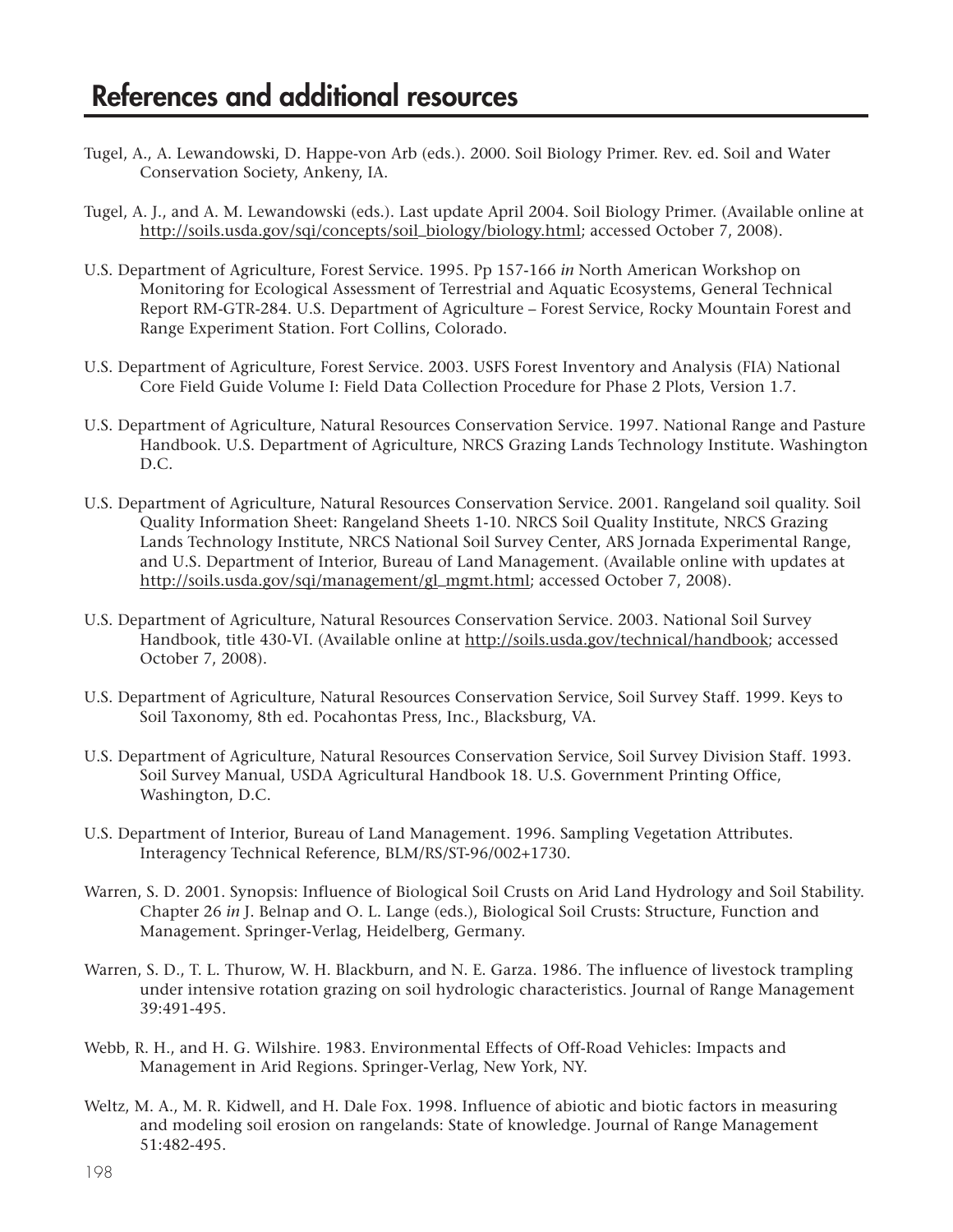Wenger, K. F. 1984. Forestry Handbook, 2nd ed. John Wiley & Sons, New York, NY.

- Whitford, W. G. 1988. Decomposition and nutrient cycling in disturbed arid ecosystems. Pp. 136-161 *in* E. B. Allen (ed.). The Reconstruction of Disturbed Arid Lands. American Association for the Advancement of Science, Westview Press, Boulder, CO.
- Whitford, W. G. 1996. The importance of the biodiversity of soil biota in arid ecosystems. Biodiversity and Conservation 5:185-195.
- Whitford, W. G., A. G. de Soyza, J. W. Van Zee, J. E. Herrick, and K. M. Havstad. 1998. Vegetation, soil and animal indicators of rangeland health. Environmental Monitoring and Assessment 51:179-200.
- Whitford, W. G., J. Anderson, and P. M. Rice. 1997. Stemflow contribution to the "fertile island" effect in creosotebush, *Larrea tridentata*. Journal of Arid Environments 35:451-457.
- Wight, H. M. 1939. Field and laboratory technic in wildlife management. University of Michigan Press, Ann Arbor, MI.
- Willatt, S. T., and D. M. Pullar. 1983. Changes in soil physical properties under grazed pastures. Australian Journal of Soil Research 22:343-348.
- Willson, M. F. 1974. Avian community organization and habitat structure. Ecology 55:1017-1029.
- Winward, A. H. 2000. Monitoring the Vegetation Resources in Riparian Areas. U.S. Department of Agriculture, Rocky Mountain Research Station, General Technical Report 47.
- Woodley, S., G. Alward, L. Gutierrez, T. Hoekstra, B. Holt, L. Livingston, J. Loo, A. Skibicki, C. Williams, and P. Wright. 2000. North American Test of Criteria and Indicators of Sustainable Forestry. USDA Inventory and Monitoring Institute Report 3. (Available online at http://www.fs.fed.us/institute/ cifor/cifor\_1.html; accessed October 7, 2008).
- Wysocki, D., and C. W. Zanner. 2003. Landscape Elements. *In* R. Lal (ed.). Encyclopedia of Soil Science. Marcel Dekker, Inc., New York, NY.